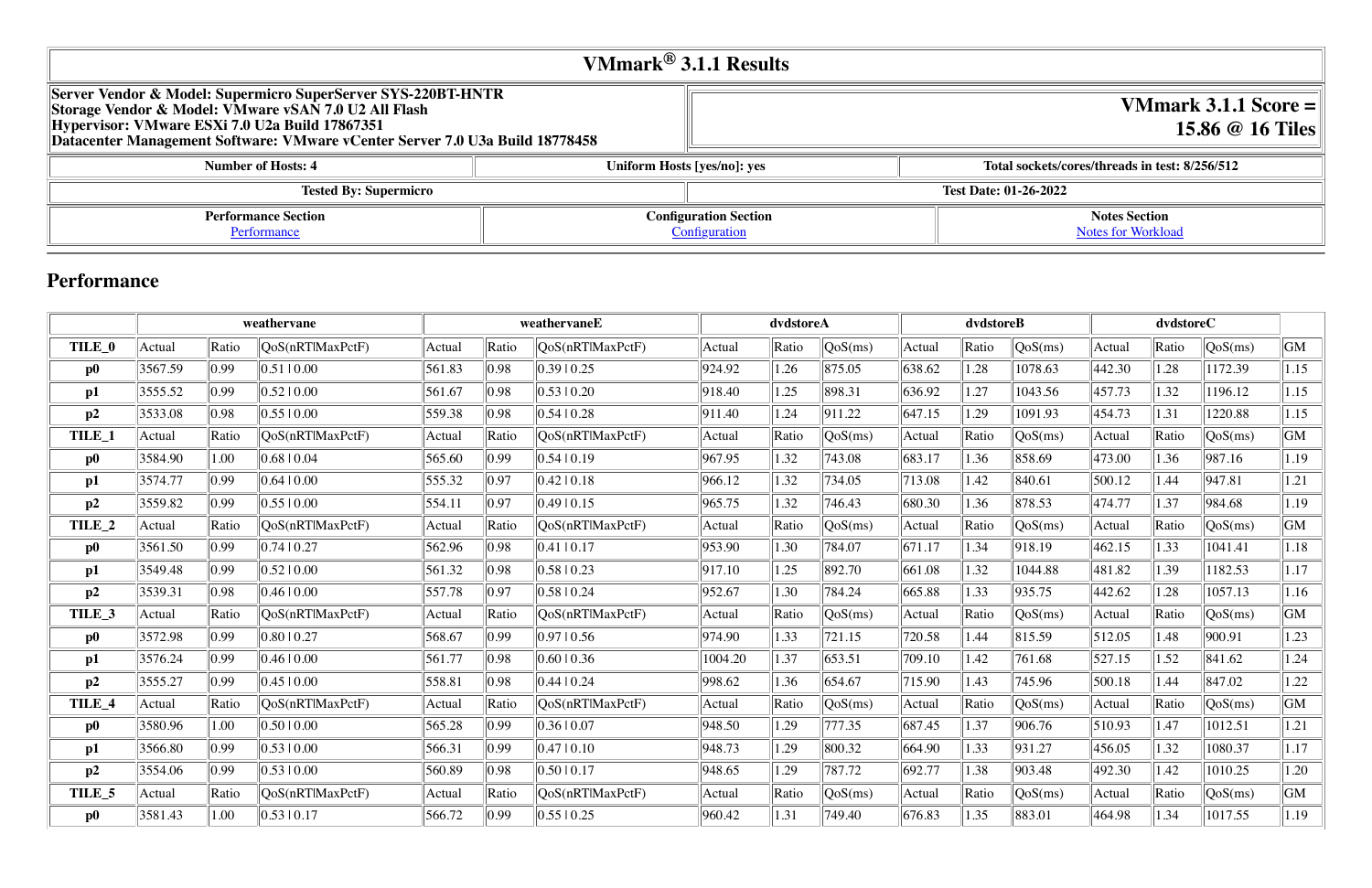| $\mathbf{p1}$  | 3570.87 | 0.99           | 0.5510.00                | 563.77 | 0.99           | 0.41  0.11               | 956.98  | 1.30  | 774.61  | 672.83 | 1.34  | 898.86                         | 487.30 | 1.41  | 1022.62          | 1.19 |
|----------------|---------|----------------|--------------------------|--------|----------------|--------------------------|---------|-------|---------|--------|-------|--------------------------------|--------|-------|------------------|------|
| p2             | 3545.27 | 0.99           | 0.5610.00                | 560.72 | 0.98           | 0.54 10.19               | 964.15  | 1.31  | 742.95  | 704.55 | 1.41  | 849.46                         | 494.82 | 1.43  | 972.93           | 1.21 |
| TILE_6         | Actual  | Ratio          | QoS(nRTlMaxPctF)         | Actual | Ratio          | QoS(nRTlMaxPctF)         | Actual  | Ratio | QoS(ms) | Actual | Ratio | QoS(ms)                        | Actual | Ratio | QoS(ms)          | GM   |
| $\bf p0$       | 3565.05 | 0.99           | 0.7610.24                | 563.82 | 0.99           | 0.4610.12                | 964.70  | 1.31  | 754.08  | 680.40 | 1.36  | 884.54                         | 468.18 | 1.35  | 1011.95          | 1.19 |
| p1             | 3551.90 | 0.99           | 0.52 0.01                | 560.65 | 0.98           | $ 0.51 $ 0.13            | 925.27  | 1.26  | 876.47  | 668.85 | 1.34  | 1017.54                        | 462.60 | 1.33  | 1178.38          | 1.17 |
| p2             | 3537.46 | 0.98           | 0.49 0.00                | 558.61 | 0.98           | 0.3910.09                | 915.38  | 1.25  | 913.99  | 631.77 | 1.26  | 1080.31                        | 451.90 | 1.30  | 1236.25          | 1.15 |
| TILE_7         | Actual  | Ratio          | QoS(nRTlMaxPctF)         | Actual | Ratio          | QoS(nRTlMaxPctF)         | Actual  | Ratio | QoS(ms) | Actual | Ratio | QoS(ms)                        | Actual | Ratio | QoS(ms)          | GM   |
| $\bf p0$       | 3572.48 | 0.99           | 0.80 0.00                | 565.73 | 0.99           | 0.9510.59                | 948.17  | 1.29  | 798.35  | 670.20 | 1.34  | 929.28                         | 460.48 | 1.33  | 1069.75          | 1.18 |
| $\mathbf{p1}$  | 3566.70 | 0.99           | 0.78 0.00                | 562.38 | 0.98           | 0.45 10.12               | 979.92  | 1.33  | 697.94  | 724.05 | 1.45  | 797.20                         | 538.48 | 1.55  | 880.65           | 1.24 |
| p2             | 3548.54 | $ 0.99\rangle$ | 0.7710.00                | 560.75 | 0.98           | 0.5510.26                | 995.80  | 1.36  | 657.78  | 714.73 | 1.43  | 751.13                         | 501.20 | 1.45  | 838.08           | 1.22 |
| TILE_8         | Actual  | Ratio          | QoS(nRTlMaxPctF)         | Actual | Ratio          | QoS(nRTlMaxPctF)         | Actual  | Ratio | QoS(ms) | Actual | Ratio | QoS(ms)                        | Actual | Ratio | QoS(ms)          | GM   |
| $\bf p0$       | 3584.55 | 1.00           | 0.49 0.00                | 567.77 | 0.99           | 0.5210.28                | 956.23  | 1.30  | 771.39  | 698.05 | 1.39  | 890.99                         | 491.88 | 1.42  | 1000.80          | 1.21 |
| $\mathbf{p1}$  | 3570.52 | $ 0.99\rangle$ | 0.4910.00                | 559.15 | 0.98           | 0.40 0.09                | 977.98  | 1.33  | 706.38  | 691.67 | 1.38  | 822.47                         | 502.73 | 1.45  | 936.80           | 1.21 |
| p2             | 3555.91 | 0.99           | 0.58 0.00                | 557.15 | 0.97           | 0.4910.06                | 978.77  | 1.33  | 724.10  | 688.73 | 1.38  | 841.43                         | 475.12 | 1.37  | 968.52           | 1.19 |
| TILE_9         | Actual  | Ratio          | QoS(nRTlMaxPctF)         | Actual | Ratio          | QoS(nRTlMaxPctF)         | Actual  | Ratio | QoS(ms) | Actual | Ratio | QoS(ms)                        | Actual | Ratio | QoS(ms)          | GM   |
| $\bf p0$       | 3565.31 | 0.99           | 0.51 0.00                | 569.35 | 1.00           | $ 0.51 $ 0.29            | 949.02  | 1.29  | 781.70  | 698.48 | 1.40  | 932.89                         | 515.77 | 1.49  | 1001.99          | 1.21 |
| p1             | 3552.78 | 0.99           | 0.56 0.00                | 567.36 | 0.99           | 0.42 10.11               | 943.05  | 1.28  | 813.42  | 655.33 | 1.31  | 966.47                         | 454.85 | 1.31  | 1094.61          | 1.17 |
| p2             | 3538.02 | 0.98           | 0.54 0.00                | 568.76 | 0.99           | 0.49 0.11                | 926.50  | 1.26  | 858.73  | 673.83 | 1.35  | 978.17                         | 469.93 | 1.36  | 1115.95          | 1.18 |
| TILE_10        | Actual  | Ratio          | QoS(nRTlMaxPctF)         | Actual | Ratio          | QoS(nRTlMaxPctF)         | Actual  | Ratio | QoS(ms) | Actual | Ratio | $\sqrt{\text{QoS}(\text{ms})}$ | Actual | Ratio | QoS(ms)          | GM   |
| $\bf p0$       | 3570.17 | 0.99           | 0.4610.00                | 564.15 | 0.99           | 0.40 10.14               | 968.25  | 1.32  | 742.34  | 680.50 | 1.36  | 874.78                         | 497.20 | 1.43  | 982.51           | 1.20 |
| p1             | 3557.83 | 0.99           | 0.51 0.00                | 560.09 | 0.98           | 0.4210.08                | 947.70  | 1.29  | 799.53  | 668.15 | 1.33  | 930.05                         | 460.98 | 1.33  | 1054.38          | 1.17 |
| p2             | 3539.91 | 0.98           | 0.4710.00                | 559.11 | 0.98           | 0.4010.18                | 953.65  | 1.30  | 770.31  | 698.08 | 1.39  | 885.14                         | 517.38 | 1.49  | 982.23           | 1.21 |
| <b>TILE_11</b> | Actual  | Ratio          | $\sqrt{QoS(nRT)MaxPctF}$ | Actual | Ratio          | [QoS(nRTIMaxPetF)]       | Actual  | Ratio | QoS(ms) | Actual | Ratio | $\sqrt{\text{QoS}(\text{ms})}$ | Actual | Ratio | $\sqrt{QoS(ms)}$ | GM   |
| $\bf p0$       | 3565.90 | 0.99           | 1.29   0.27              | 570.10 | 1.00           | 0.96 0.48                | 998.60  | 1.36  | 661.84  | 684.12 | 1.37  | 775.89                         | 497.88 | 1.44  | 866.97           | 1.21 |
| p1             | 3557.03 | 0.99           | 0.80 0.00                | 571.75 | 1.00           | 0.74 0.39                | 1002.65 | 1.37  | 647.15  | 743.95 | 1.49  | 732.14                         | 529.77 | 1.53  | 809.06           | 1.25 |
| p2             | 3548.22 | 0.99           | 0.76 0.00                | 564.42 | $ 0.99\rangle$ | 0.67 0.33                | 1002.35 | 1.37  | 659.33  | 713.42 | 1.43  | 761.39                         | 525.27 | 1.51  | 845.38           | 1.23 |
| <b>TILE_12</b> | Actual  | Ratio          | QoS(nRTlMaxPctF)         | Actual | Ratio          | QoS(nRTlMaxPctF)         | Actual  | Ratio | QoS(ms) | Actual | Ratio | QoS(ms)                        | Actual | Ratio | QoS(ms)          | GM   |
| $\bf p0$       | 3579.62 | 0.99           | 0.45 0.00                | 565.02 | 0.99           | 0.82 10.45               | 970.38  | 1.32  | 729.46  | 687.35 | 1.37  | 844.96                         | 481.75 | 1.39  | 941.75           | 1.20 |
| p1             | 3561.96 | $ 0.99\rangle$ | 0.51 0.00                | 563.45 | 0.98           | 0.4910.25                | 950.75  | 1.29  | 781.25  | 694.70 | 1.39  | 897.23                         | 517.73 | 1.49  | 980.80           | 1.21 |
| p2             | 3537.26 | 0.98           | 0.5710.00                | 556.00 | 0.97           | 0.52 10.14               | 968.95  | 1.32  | 729.17  | 677.85 | 1.35  | 867.56                         | 477.88 | 1.38  | 964.72           | 1.19 |
| TILE_13        | Actual  | Ratio          | QoS(nRT MaxPctF)         | Actual | Ratio          | QoS(nRTlMaxPctF)         | Actual  | Ratio | QoS(ms) | Actual | Ratio | QoS(ms)                        | Actual | Ratio | QoS(ms)          | GM   |
| $\bf p0$       | 3572.97 | 0.99           | 0.81 0.27                | 569.19 | $ 0.99\rangle$ | 0.43 10.16               | 950.42  | 1.29  | 782.85  | 693.92 | 1.39  | 903.67                         | 486.77 | 1.40  | 1028.30          | 1.20 |
| p1             | 3567.37 | 0.99           | 0.4510.00                | 563.40 | 0.98           | 0.47 10.15               | 959.75  | 1.31  | 764.25  | 674.50 | 1.35  | 897.16                         | 492.48 | 1.42  | 999.83           | 1.20 |
| p2             | 3548.91 | 0.99           | 0.51 0.00                | 563.11 | 0.98           | 0.41 0.09                | 962.25  | 1.31  | 753.42  | 675.02 | 1.35  | 884.06                         | 470.23 | 1.36  | 1007.14          | 1.18 |
| TILE_14        | Actual  | Ratio          | QoS(nRTlMaxPctF)         | Actual | Ratio          | $\sqrt{QoS(nRT)MaxPctF}$ | Actual  | Ratio | QoS(ms) | Actual | Ratio | $\sqrt{QoS(ms)}$               | Actual | Ratio | QoS(ms)          | GM   |
| $\bf p0$       | 3574.69 | 0.99           | 0.4910.00                | 563.80 | 0.99           | 0.8610.57                | 957.30  | 1.30  | 776.94  | 699.60 | 1.40  | $\ 892.51\ $                   | 516.48 | 1.49  | 997.33           | 1.22 |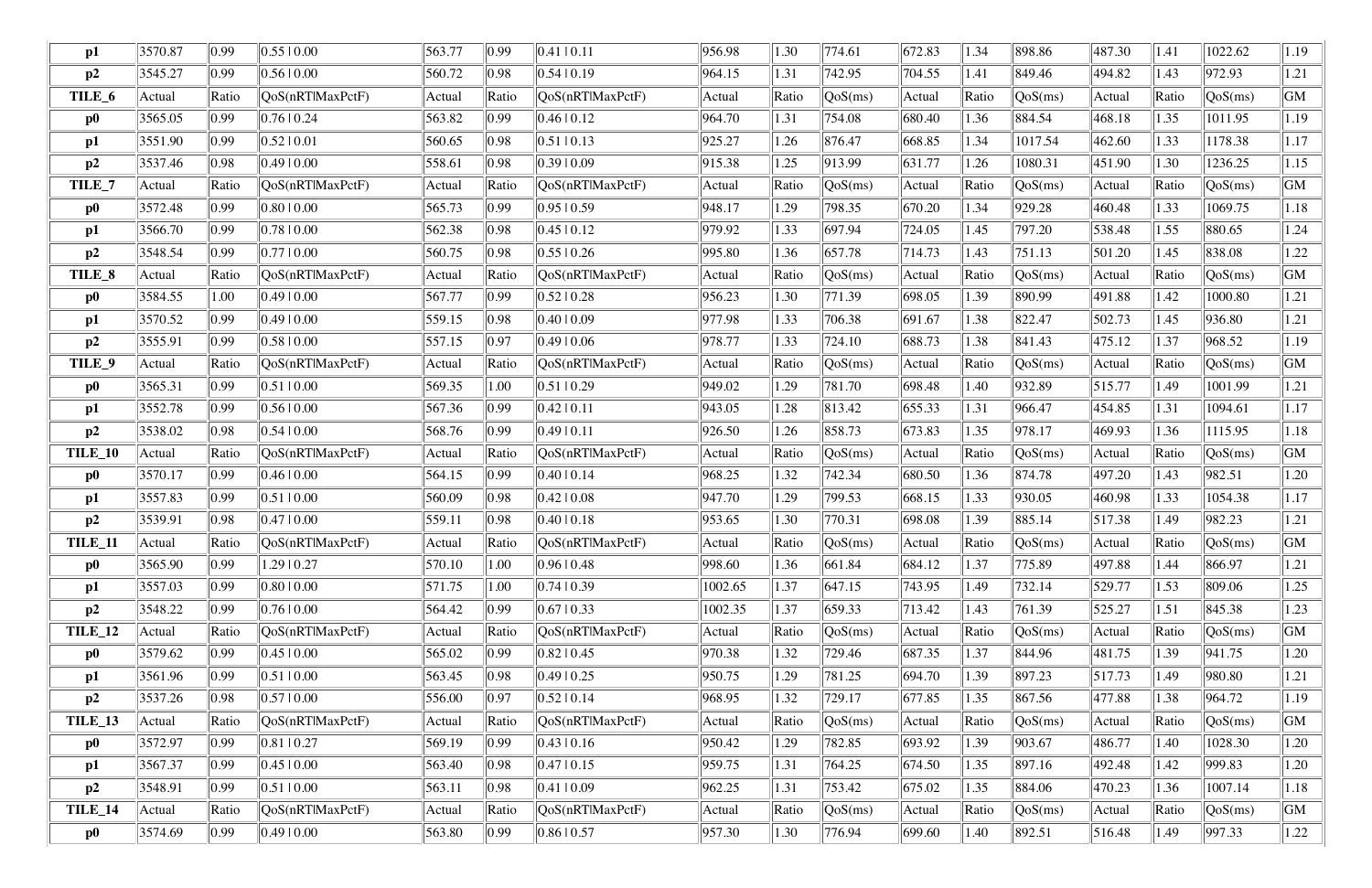| p1                                       | 3554.39 | 0.99  | 0.5410.00        | $\ $ 559.47          | 0.98    | $ 0.61 $ 0.34    | 970.17          | 1.32  | 722.36     | 682.33   | 1.36  | 804.41  | 457.82      | 1.32       | 892.90           | 1.18 |
|------------------------------------------|---------|-------|------------------|----------------------|---------|------------------|-----------------|-------|------------|----------|-------|---------|-------------|------------|------------------|------|
| p2                                       | 3539.57 | 0.98  | $0.52 \mid 0.00$ | 560.35               | 0.98    | 0.58 0.19        | 981.33          | 1.34  | 694.01     | 747.65   | 1.49  | 742.13  | 510.60      | 1.47       | $\ 824.08\ $     | 1.23 |
| TILE_15                                  | Actual  | Ratio | QoS(nRTIMaxPctF) | Actual               | Ratio   | QoS(nRTIMaxPctF) | Actual          | Ratio | $\cos(ms)$ | Actual   | Ratio | QoS(ms) | Actual      | $\ $ Ratio | QoS(ms)          | GM   |
| $\bf p0$                                 | 3577.99 | 0.99  | 0.7510.00        | 570.01               | 1.00    | 0.96 0.57        | 987.10          | 1.34  | 694.89     | 719.00   | 1.44  | 814.53  | 512.65      | 1.48       | $ 893.83\rangle$ | 1.23 |
| $\mathbf{p1}$                            | 3563.46 | 0.99  | 0.7910.00        | 560.00               | 0.98    | 0.54 0.20        | 999.08          | 1.36  | 658.82     | 686.33   | 1.37  | 763.42  | 497.90      | 1.44       | 860.44           | 1.21 |
| p2                                       | 3552.86 | 0.99  | 0.8010.00        | $\vert 563.03 \vert$ | 0.98    | 0.65 0.26        | 987.92          | 1.35  | 672.72     | 732.60   | 1.46  | 762.16  | 546.40      | 1.58       | 840.70           | 1.25 |
| p0_score:                                | 19.18   |       |                  |                      |         |                  |                 |       |            |          |       |         |             |            |                  |      |
| p1_score:                                | 19.14   |       |                  |                      |         |                  |                 |       |            |          |       |         |             |            |                  |      |
| p2_score:                                | 19.15   |       |                  |                      |         |                  |                 |       |            |          |       |         |             |            |                  |      |
| <b>Infrastructure_Operations_Scores:</b> |         |       |                  |                      | vMotion |                  | <b>SVMotion</b> |       |            | XVMotion |       |         | $\ $ Deploy |            |                  |      |

| <b>Infrastructure_Operations_Scores:</b> | vMotion                         | <b>SVMotion</b> | <b>XVMotion</b>    |                              | $\vert$ Deploy |  |
|------------------------------------------|---------------------------------|-----------------|--------------------|------------------------------|----------------|--|
| Completed_Ops_PerHour                    | 56.00                           | 52.00           | 40.00              |                              | 30.00          |  |
| Avg_Seconds_To_Complete                  | 6.28                            | 86.31           | $\ 113.63\ $       |                              | 198.49         |  |
| <b>Failures</b>                          | $\ 0.00$                        | 0.00            | $\vert 0.00 \vert$ |                              | $\ 0.00\ $     |  |
| Ratio                                    | 2.15                            | $ 2.89\rangle$  | 2.22               |                              | 3.75           |  |
| Number_Of_Threads                        |                                 |                 |                    |                              |                |  |
| <b>Summary</b>                           | Run_Is_Compliant                |                 |                    | Turbo_Setting:0              |                |  |
|                                          | Number_Of_Compliance_Issues(0)* |                 |                    | $ \text{Median\_Phase}(p2) $ |                |  |
| Unreviewed_VMmark3_Applications_Score    | 19.15                           |                 |                    |                              |                |  |
| Unreviewed_VMmark3_Infrastructure_Score  | 2.68                            |                 |                    |                              |                |  |
| Unreviewed_VMmark3_Score                 | 15.86                           |                 |                    |                              |                |  |

# **Configuration**

|                                                                                                                           | <b>Virtualization Software</b>                                      |
|---------------------------------------------------------------------------------------------------------------------------|---------------------------------------------------------------------|
| Hypervisor Vendor,<br>Product, Version, and Build /<br>Availability Date (MM-DD-<br>$ YYYY\rangle$                        | VMware ESXi 7.0 U2a Build 17867351 / 04-29-2021                     |
| Datacenter Management<br>Software Vendor,<br>Product, Version, and Build /<br>Availability Date (MM-DD-<br>$ YYYY\rangle$ | VMware vCenter Server Appliance 7.0 U3a Build 18778458 / 10-21-2021 |
| Supplemental Software                                                                                                     | None                                                                |
|                                                                                                                           | <b>Servers</b>                                                      |
| Number of Servers in System<br>Under Test                                                                                 |                                                                     |

| <u> 1980 - Johann Stoff, deutscher Stoff, der Stoff, der Stoff, der Stoff, der Stoff, der Stoff, der Stoff, der S</u> |  |
|-----------------------------------------------------------------------------------------------------------------------|--|
|                                                                                                                       |  |
|                                                                                                                       |  |
|                                                                                                                       |  |
|                                                                                                                       |  |
|                                                                                                                       |  |
|                                                                                                                       |  |
|                                                                                                                       |  |
|                                                                                                                       |  |
|                                                                                                                       |  |
|                                                                                                                       |  |
|                                                                                                                       |  |
|                                                                                                                       |  |
|                                                                                                                       |  |
|                                                                                                                       |  |
|                                                                                                                       |  |
|                                                                                                                       |  |
|                                                                                                                       |  |
|                                                                                                                       |  |
|                                                                                                                       |  |
|                                                                                                                       |  |
|                                                                                                                       |  |
|                                                                                                                       |  |
|                                                                                                                       |  |
|                                                                                                                       |  |
|                                                                                                                       |  |
|                                                                                                                       |  |
|                                                                                                                       |  |
|                                                                                                                       |  |
|                                                                                                                       |  |
|                                                                                                                       |  |
|                                                                                                                       |  |
|                                                                                                                       |  |
|                                                                                                                       |  |
|                                                                                                                       |  |
|                                                                                                                       |  |
|                                                                                                                       |  |
|                                                                                                                       |  |
|                                                                                                                       |  |
|                                                                                                                       |  |
|                                                                                                                       |  |
|                                                                                                                       |  |
|                                                                                                                       |  |
|                                                                                                                       |  |
|                                                                                                                       |  |
|                                                                                                                       |  |
|                                                                                                                       |  |
|                                                                                                                       |  |
|                                                                                                                       |  |
|                                                                                                                       |  |
|                                                                                                                       |  |
|                                                                                                                       |  |
|                                                                                                                       |  |
|                                                                                                                       |  |
|                                                                                                                       |  |
|                                                                                                                       |  |
|                                                                                                                       |  |
|                                                                                                                       |  |
|                                                                                                                       |  |
|                                                                                                                       |  |
|                                                                                                                       |  |
|                                                                                                                       |  |
|                                                                                                                       |  |
|                                                                                                                       |  |
|                                                                                                                       |  |
|                                                                                                                       |  |
|                                                                                                                       |  |
|                                                                                                                       |  |
|                                                                                                                       |  |
|                                                                                                                       |  |
|                                                                                                                       |  |
|                                                                                                                       |  |
|                                                                                                                       |  |
|                                                                                                                       |  |
|                                                                                                                       |  |
|                                                                                                                       |  |
|                                                                                                                       |  |
|                                                                                                                       |  |
|                                                                                                                       |  |
|                                                                                                                       |  |
|                                                                                                                       |  |
|                                                                                                                       |  |
|                                                                                                                       |  |
|                                                                                                                       |  |
|                                                                                                                       |  |
|                                                                                                                       |  |
|                                                                                                                       |  |
|                                                                                                                       |  |
|                                                                                                                       |  |
|                                                                                                                       |  |
|                                                                                                                       |  |
|                                                                                                                       |  |
|                                                                                                                       |  |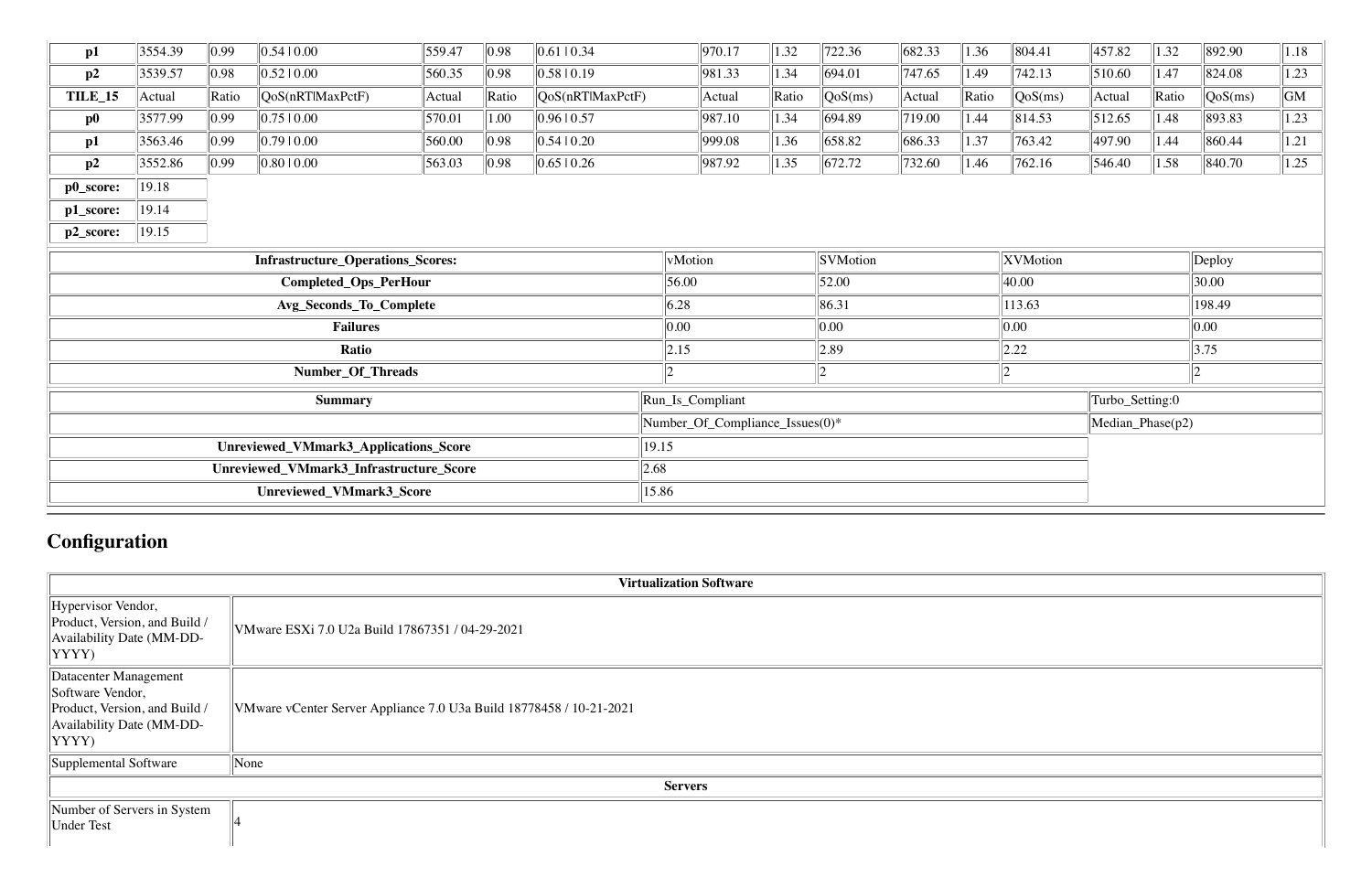|                                                           | <b>Network</b>                               |
|-----------------------------------------------------------|----------------------------------------------|
| Software Availability Date<br>$(MM-DD-YYYY)$              | 10-05-2021                                   |
| <b>BIOS</b> Availability Date (MM-<br>DD-YYYY)            | $ 05-06-2021$                                |
| Hardware Availability Date<br>$(MM-DD-YYYY)$              | $ 04-06-2021$                                |
| Other Software                                            | none                                         |
| Other Hardware                                            | none                                         |
| Network Controller Vendors and<br>Models                  | AOC-A25G-m2SM                                |
| Number of Network Controllers                             |                                              |
| Host Bus Adapter Vendors and<br>Models                    | None                                         |
| Number of Host Bus Adapters                               | 0                                            |
| Disk Vendors, Models,<br>Capacities, and Speeds           | Samsung, MZVL21T0HCLR-00B00, 1024GB, 8.0GB/s |
| Total Number of Physical Disks<br>for Hypervisor          |                                              |
| Disk Controller Vendors and<br>Models                     | Supermicro AOC-SMG3-2M2-B-P                  |
| Number of Disk Controllers                                |                                              |
| Disk Subsystem Type                                       | VMware vSAN, NFS                             |
| Memory Type and Speed                                     | 64GB 3200MHz Dual-Rank RDIMM                 |
| Memory Size (in GB, Number<br>of DIMMs)                   | 1024, 16                                     |
| <b>BIOS</b> Version                                       | 1.1                                          |
| Other CPU Cache                                           | 48MB I+D on chip per chip                    |
| Secondary CPU Cache                                       | 1280KB I+D on chip per core                  |
| Primary CPU Cache                                         | 32KB I+48KB D on chip per core               |
| <b>Total Sockets/Total Cores/Total</b><br>Threads         | 2 Sockets / 64 Cores / 128 Threads           |
| Processor Speed (GHz) / Turbo<br>Boost Speed (GHz)        | 2.20/3.40                                    |
| Processor Vendor and Model                                | Intel Xeon Platinum 8352Y                    |
| Server Manufacturer and Model                             | Supermicro SuperServer SYS-220BT-HNTR        |
| (all subsequent fields in this<br>section are per server) |                                              |

| <b>STATISTICS</b>                                                                                               |  |
|-----------------------------------------------------------------------------------------------------------------|--|
|                                                                                                                 |  |
| the contract of the contract of the contract of the contract of the contract of the contract of the contract of |  |
|                                                                                                                 |  |
|                                                                                                                 |  |
| ,我们也不会有什么?""我们的人,我们也不会有什么?""我们的人,我们也不会有什么?""我们的人,我们也不会有什么?""我们的人,我们也不会有什么?""我们的人                                |  |
|                                                                                                                 |  |
|                                                                                                                 |  |
|                                                                                                                 |  |
|                                                                                                                 |  |
|                                                                                                                 |  |
|                                                                                                                 |  |
|                                                                                                                 |  |
|                                                                                                                 |  |
|                                                                                                                 |  |
|                                                                                                                 |  |
|                                                                                                                 |  |
|                                                                                                                 |  |
|                                                                                                                 |  |
|                                                                                                                 |  |
| the contract of the contract of the contract of the contract of the contract of the contract of the contract of |  |
|                                                                                                                 |  |
|                                                                                                                 |  |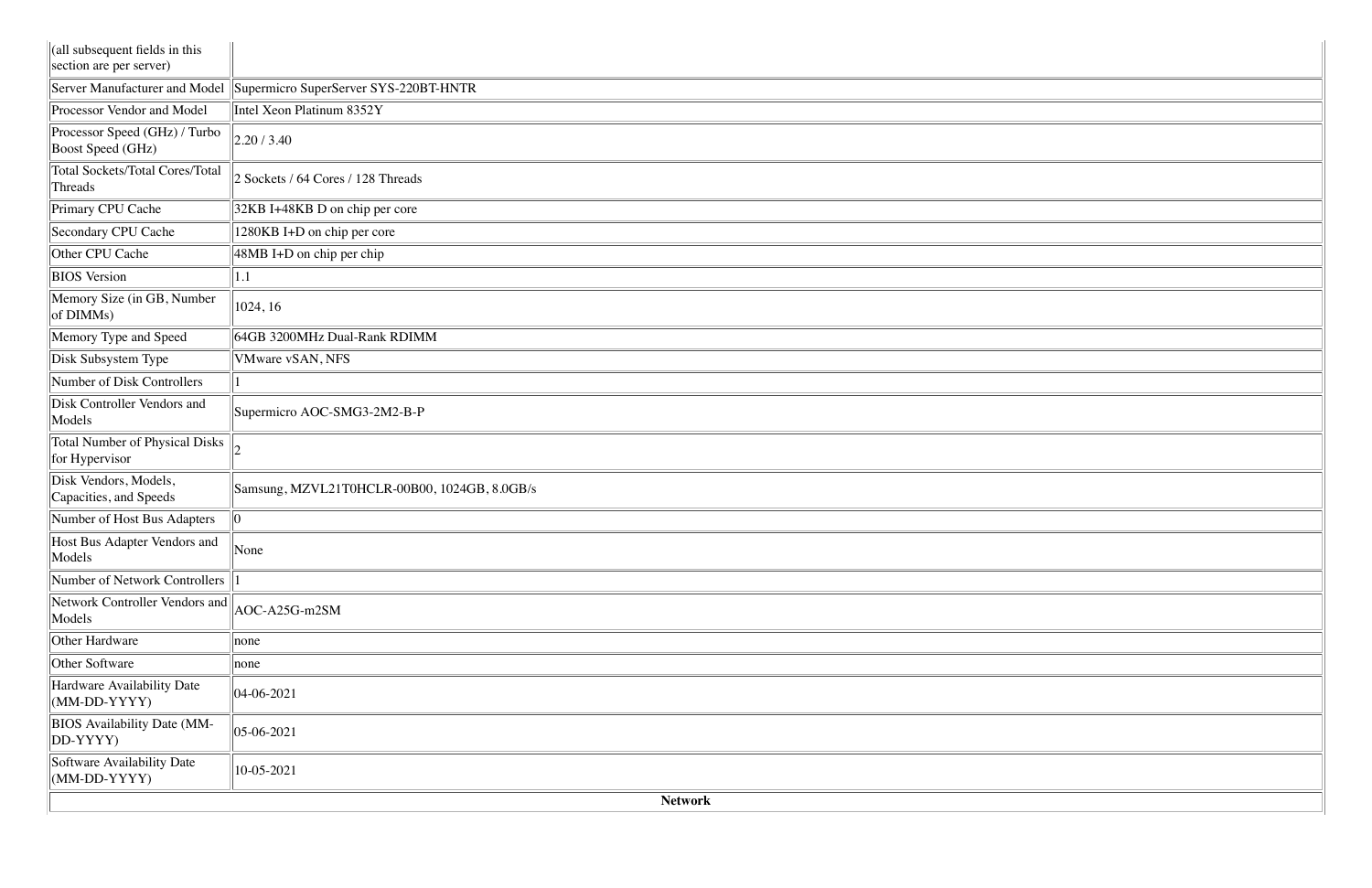| Network Switch Vendors and<br>Models                                         | Supermicro SSE-C3632S                                                                                                                                                                                                                               |
|------------------------------------------------------------------------------|-----------------------------------------------------------------------------------------------------------------------------------------------------------------------------------------------------------------------------------------------------|
| Network Speed                                                                | 32x One-Hundred-Gigabit QSFP28 ports, each optionally configured to 4x 25 Gb/s                                                                                                                                                                      |
|                                                                              | <b>Primary Storage</b>                                                                                                                                                                                                                              |
| Storage Category                                                             | vSAN                                                                                                                                                                                                                                                |
| Storage Vendors, Models, and<br>Firmware Versions                            | 1 x Supermicro SYS-220BT-HNTR with VMware vSAN 7.0 U2                                                                                                                                                                                               |
|                                                                              | VMware vSAN (caching tier): Intel Optane SSD DC P5800x Series SSDPF21Q016TB (1600GB 2.5")<br>Storage Configuration Summary VMware vSAN (capacity tier): Intel DC P5510 SSDPF2KX038TZ 2.5" NVMe (3.84TB, 2.5")<br>See Storage Notes for more details |
|                                                                              | <b>Datacenter Management Server</b>                                                                                                                                                                                                                 |
| System Model                                                                 | Supermicro SuperServer SYS-1029U-TN10RT                                                                                                                                                                                                             |
| Processor Vendor and Model                                                   | Intel Xeon Platinum 8253 CPU                                                                                                                                                                                                                        |
| Processor Speed (GHz)                                                        | 2.20                                                                                                                                                                                                                                                |
| <b>Total Sockets/Total Cores/Total</b><br>Threads                            | 2 Sockets / 64 Cores / 128 Threads                                                                                                                                                                                                                  |
| Memory Size (in GB, Number<br>of DIMMs)                                      | 32, 12                                                                                                                                                                                                                                              |
| Network Controller(s) Vendors<br>and Models                                  | Supermicro AOC-M25G-i2s                                                                                                                                                                                                                             |
| Operating System, Version,<br>Bitness, and Service Pack                      | VMware ESXi 7.0 Update 3 Build 18644231                                                                                                                                                                                                             |
| Virtual Center VM Number of<br>vCPUs                                         |                                                                                                                                                                                                                                                     |
| Virtual Center VM Virtual<br>Memory (in GB)                                  | $ 19\rangle$                                                                                                                                                                                                                                        |
| Virtual Center VM Operating<br>System, Version, Bitness, and<br>Service Pack | VMware vCenter Server 7.0 U3a Build 18778458                                                                                                                                                                                                        |
| Other Hardware                                                               | none                                                                                                                                                                                                                                                |
| Other Software                                                               | none                                                                                                                                                                                                                                                |
|                                                                              | <b>Clients</b>                                                                                                                                                                                                                                      |
| <b>Total Number of Virtual</b><br><b>Clients / Virtual Client</b><br>Hosts   | 17/2                                                                                                                                                                                                                                                |
| $\left  \text{System Model(s)} \right $                                      | $SYS-120U-TNR$                                                                                                                                                                                                                                      |
| Processor Vendor(s) and<br>Model(s)                                          | Intel Xeon Gold 6338                                                                                                                                                                                                                                |
| Processor Speed(s) (GHz)                                                     | $\vert$ 2.00                                                                                                                                                                                                                                        |
|                                                                              |                                                                                                                                                                                                                                                     |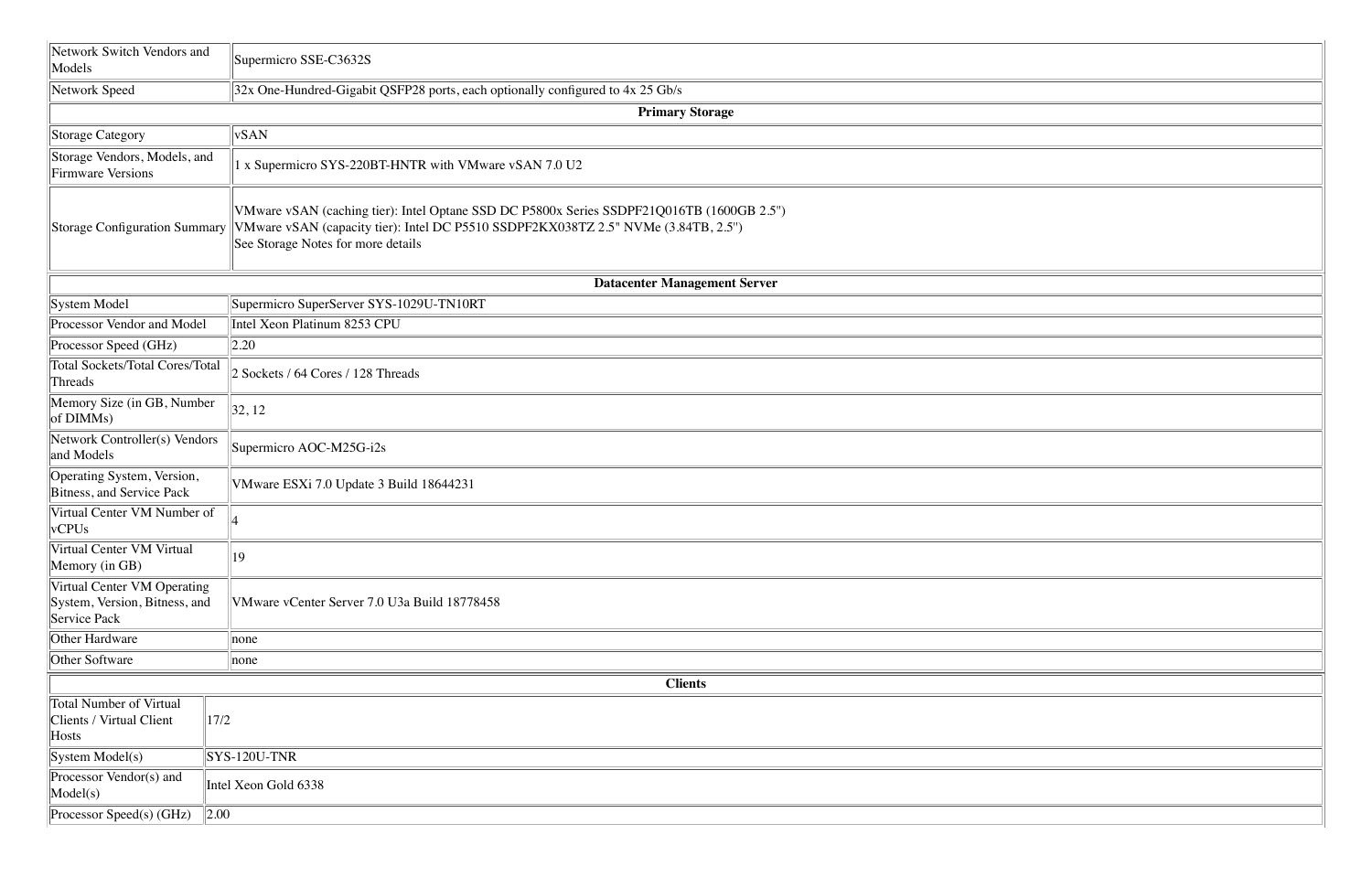| Total Sockets/Total<br>Cores/Total Threads  | 2 Sockets / 64 Cores / 128 Threads   |                                                                          |                                  |                        |      |                 |  |  |  |  |  |  |  |
|---------------------------------------------|--------------------------------------|--------------------------------------------------------------------------|----------------------------------|------------------------|------|-----------------|--|--|--|--|--|--|--|
| Memory per Virtual Client<br>Host           | 1024                                 |                                                                          |                                  |                        |      |                 |  |  |  |  |  |  |  |
| Network Controller(s)<br>Vendors and Models | AOC-S25G-i2s                         |                                                                          |                                  |                        |      |                 |  |  |  |  |  |  |  |
| Virtual Client Networking<br>Notes          |                                      | All management traffic and workload traffic running on vmnic0 and vmnic1 |                                  |                        |      |                 |  |  |  |  |  |  |  |
| Virtual Client Storage<br>Notes             | All clients mounted on NFS datastore |                                                                          |                                  |                        |      |                 |  |  |  |  |  |  |  |
| Other Hardware                              | $\parallel$ none                     |                                                                          |                                  |                        |      |                 |  |  |  |  |  |  |  |
| Other Software                              | VMware ESXi 7.0 U2a Build 17867351   |                                                                          |                                  |                        |      |                 |  |  |  |  |  |  |  |
|                                             |                                      |                                                                          | <b>Security Mitigations</b>      |                        |      |                 |  |  |  |  |  |  |  |
| <b>Vulnerability</b>                        | <b>CVE</b>                           | <b>Exploit Name</b>                                                      | <b>Public Vulnerability Name</b> | <b>Mitigated</b>       |      |                 |  |  |  |  |  |  |  |
|                                             |                                      |                                                                          |                                  | <b>Server Firmware</b> | ESXi | <b>Guest OS</b> |  |  |  |  |  |  |  |
| Spectre                                     | 2017-5753                            | Variant 1                                                                | <b>Bounds Check Bypass</b>       | N/A                    | Yes  | Yes             |  |  |  |  |  |  |  |
| Spectre                                     | 2017-5715                            | Variant 2                                                                | <b>Branch Target Injection</b>   | Yes                    | Yes  | Yes             |  |  |  |  |  |  |  |
| Meltdown                                    | 2017-5754                            | Variant 3                                                                | Rogue Data Cache Load            | N/A                    | Yes  | Yes             |  |  |  |  |  |  |  |
| Spectre-NG                                  | 2018-3640                            | Variant 3a                                                               | Rogue System Register Read       | Yes                    | N/A  | N/A             |  |  |  |  |  |  |  |
| Spectre-NG                                  | 2018-3639                            | Variant 4                                                                | Speculative Store Bypass         | N/A                    | Yes  | Yes             |  |  |  |  |  |  |  |
| Foreshadow                                  | 2018-3615                            | Variant 5                                                                | 1 Terminal Fault - SGX           | N/A                    | N/A  | N/A             |  |  |  |  |  |  |  |
| Foreshadow-NG                               | 2018-3620                            | Variant 5                                                                | 1 Terminal Fault - OS            | N/A                    | N/A  | Yes             |  |  |  |  |  |  |  |
| Foreshadow-NG                               | 2018-3646                            | Variant 5                                                                | 1 Terminal Fault - VMM           | N/A                    | Yes  | N/A             |  |  |  |  |  |  |  |

- Cluster DRS Automation level set to Fully Automated.
- DRS Migration Threshold set to Level 2.
- vSphere DRS Advanced Options: AggressiveCPUActive = 1 (default 0).
- CPU shares set to high for all DS3DB VMS (default:normal)
- All memory reserved for DS3DB\* VMs. (default: no reservation)
- Set VMkernel.Boot.hyperthreadingMitigation = true (default: false)
- Added driver iavmd 2.7-1OEM and nmlx5-core and nmlx5-rdma 4.21 to ESXi 7.0u2 ISO build 17867351 using VMware PowerCLI to create a custom ESXi ISO.
- All SUT hosts have /adv/UserVars/SuppressShellWarning = 1 (default 0)

| Mitigated |
|-----------|
|-----------|

# **Notes for Workload**

Template deployed with disk type: Thin

# **Virtualization Software Notes**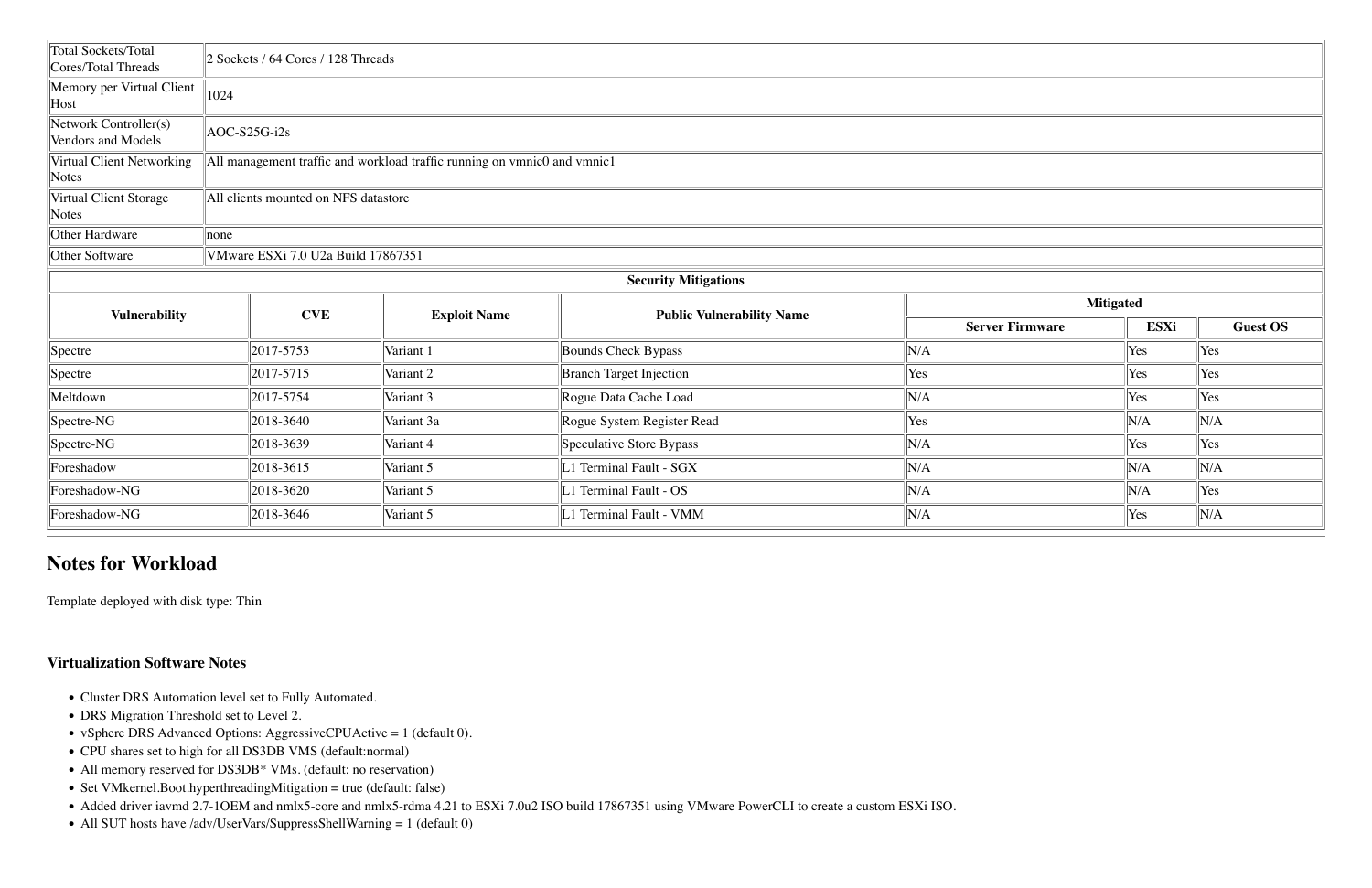- sched.mem.pin set to TRUE for all DS3DB VMs. (default: FALSE)
- Second SUT host has /adv/UserVars/HostClientCEIPOptIn = 1 (default 0).

#### **Server Notes**

- Intel Hyper Threading enabled (default).
- Intel Turbo Boost Enabled (Default).
- Power Management Setting: Extreme Performance (Default: OS Controls Power Management).
- Intel VMD Mode Enabled on all disks (Default: Disabled).

#### **Networking Notes**

- Single Distributed Switch with two uplinks.
- These two uplinks were backed by vmnic0 and vmnic1 respectively.
- Uplink1 contains the following distributed portgroups: Management Network, VMNetwork, and vMotion.
- Uplink2 contains the following distributed portgroups: vSAN.
- All virtual machines used VMNetwork for traffic.
- All vSAN traffic is only run on Uplink2 on its own dedicated vmnic.
- All vmnic and Dswitch are set to MTU 9000.
- Only SUT 10.16.0.42 used different virtual NIC name (vmk3) for vMotion (Others used vmk1).

- 2 x Intel Xeon Platinum 8352Y 2.20GHz processors
- 1024GB Memory (16 x 64GB 3200MHz)
- 2 x Intel P5800x 1600GB NVMe (shelf)
- $\circ$  4 x Intel P5510 3.84TB NVMe (Shelf)

#### **Storage Notes**

- All client server OS installed on SATADOM.
- All SUT hosts OS installed on a RAID1 of 2 m.2 drives via Supermicro AOC-SMG3-2M2-B-P.

#### • **NFS Folder configuration:**

- All folders are backed by the same NFS server on a single striped zfs array, mounted storage device detailed in the "Secondary Storage section."
- deploy1 datastore -> /data/VMmark2021/deploy
- deploy2 datastore -> /data/VMmark2021/deploy2
- NFS datastore -> /data/VMmark2021
- vMotion datastore -> /data/VMmark2021/vmotion
- vMotion2 datastore -> /data/VMmark2021/vmotion2

#### • **System under Test configuration**

#### • **Software configuration**

◦ All Flash vSAN.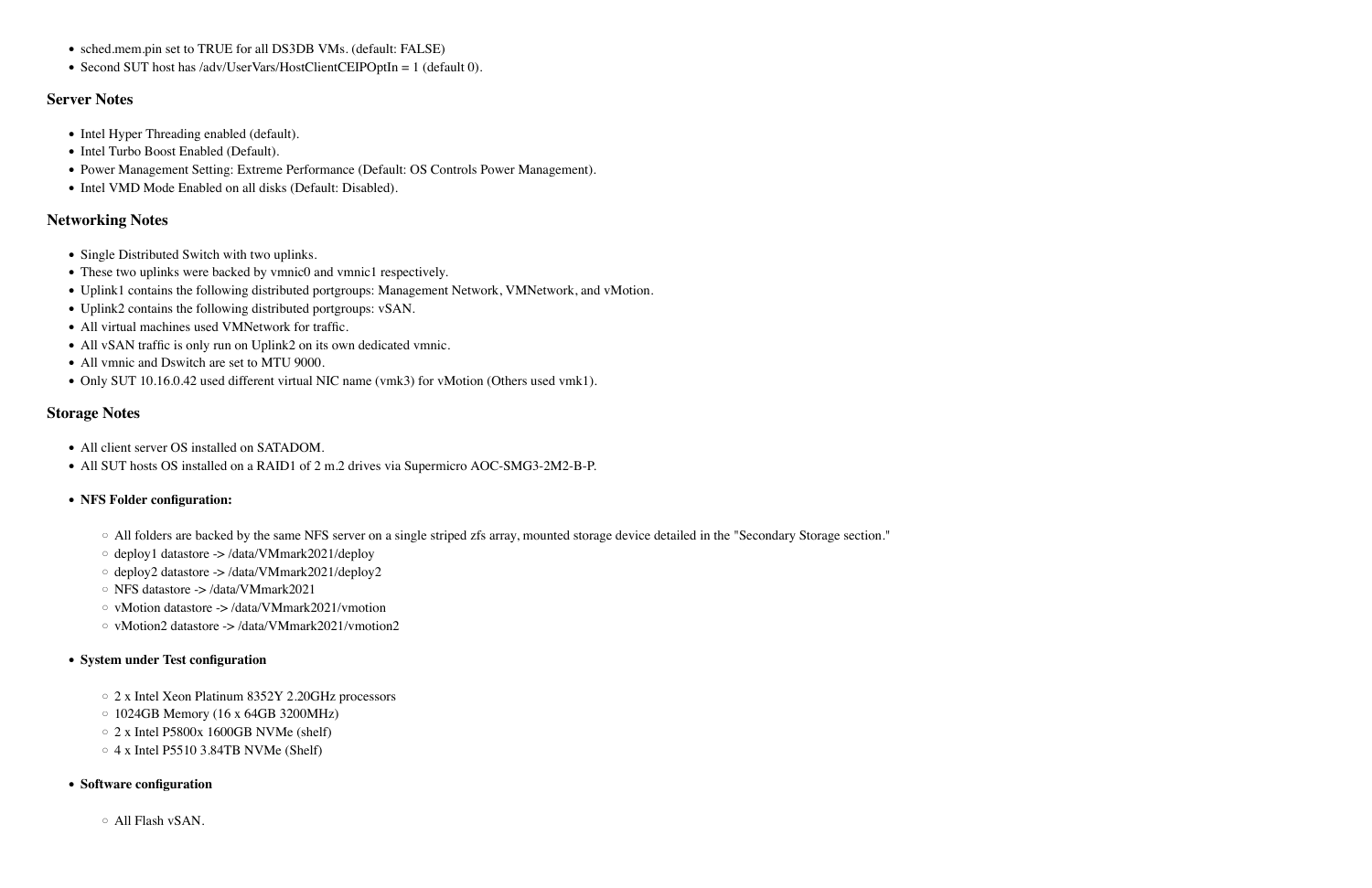- Two diskgroups per host.
- Each disk group contains 1 x Intel P5800x for caching and 2 x P5510 for capacity.
- vSAN Default Storage Policy used.

◦ **Virtual Machine LUN Distribution:**

- **vsanDatastore contains the following workloads:** 
	- AuctionAppA\*
	- AuctionAppB<sup>\*</sup>
	- AuctionDB<sup>\*</sup>
	- AuctionLB<sup>\*</sup>
	- AuctionMSQ<sup>\*</sup>
	- AuctionNoSQL\*
	- AuctionWebA\*
	- AuctionWebB\*
	- DS3DB\*
	- DS3WebA\*
	- DS3Webb<sup>\*</sup>
	- DS3WebC<sup>\*</sup>
	- ElasticAppA\*
	- ElasticAppb\*
	- ElasticDB\*
	- ElasticLB\*
	- ElasticWebA\*
	- ElasticWebB\*
	- $\blacksquare$  Standby\*

- Hardware: SYS-1029P-N32R
	- 768GB Memory 12x 72ASS8G72LZ-2G6D2 64GB 2666 DIMM @ 2666MHz; 1DPC
	- 2x MCX455A-ECAT Single Port; bonded 100G LACP
	- 2x Xeon 6230; Turbo Enabled, H0 Stepping
	- 24x Intel 4TB P4500 (SSDPE2KX040T7) NVMe SSD's
	- 1x SuperMicro SSD 32GB SATADOM
- Firmware:
	- $\blacksquare$  BIOS 3.1a
	- $\blacksquare$  IPMI 1.56
	- MCX455A-ECAT 12.27.1016 (MT\_2180110032)
	- 4TB P4500 (SSDPE2KX040T7) QDV101D0
	- SuperMicro SSD 32GB SATADOM SOB20R
- Software:
	- $\bullet$  Ubuntu 18.04.4 w/ Updates as of 04/09/2020

• **Secondary Shared Storage Device:**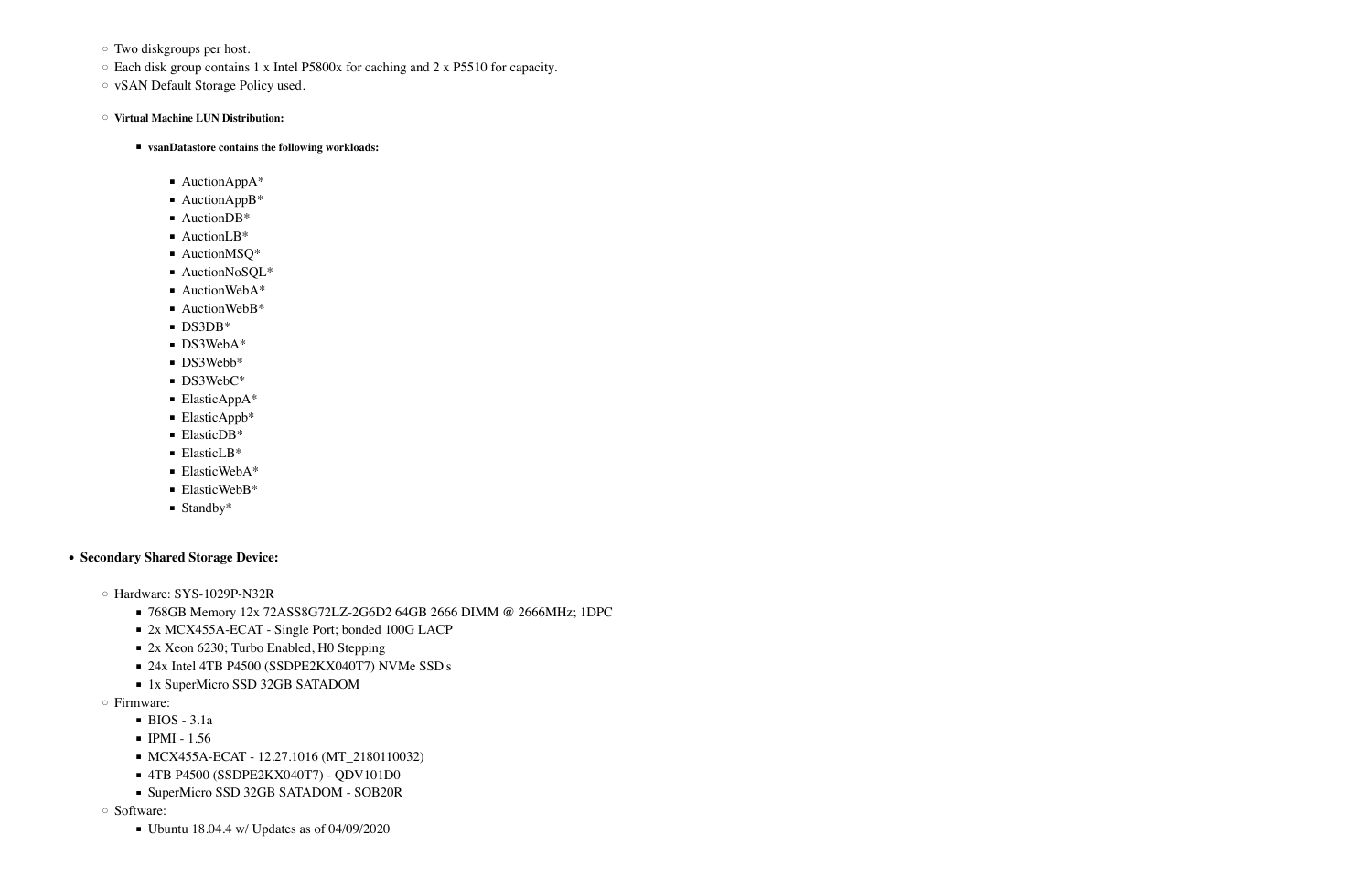- $\blacktriangleright$  Kernel 4.15.0-91-generic
- $\blacksquare$  zfs module 0.7.5-1ubuntu16.11
- $\blacksquare$  zfs release 0.7.5-1ubuntu16.11
- Configuration:
	- 3x raidz3 pools on one large pool over all 24 disks, mounted to /data
	- MCX455A-ECAT set to MTU 9000
	- LACP Bond of MCX455A-ECAT set to MTU 9000
	- $\blacksquare$  ufw disabled
	- nfs-kernel-server modified /etc/default/nfs-kernel-server `RPCNFSDCOUNT=40`
- **Virtual Machine LUN Distribution:**
- deploy1 contains the following workload: deploy1
- deploy2 contains the following workload: deploy2

- Primeclient VM configured with a 200GB sized second disk.
- NFS contains all the client and PrimeClient virtual machines.
- /adv/UserVars/SuppressShellWarning = 1 (default : 0)
- Set VMkernel.Boot.hyperthreadingMitigation = true (default : false)
- All vmnic and Dswitch set to MTU 9000
- Host1 contains the following workloads: Client0, Client2, Client4, Client6, Client8, Client10, Client12, Client14.
- Host2 contains the following workloads: Client1, Client3, Client5, Client7, Client9, Client11, Client13, Client15, PrimeClient.

## **Datacenter Management Server Notes**

• None

# **Operating System Notes**

• None

## **Software Notes**

• none

# **Client Notes**

# **Other Notes**

- VMmark3.properties modifications:
	- VCscratchDir = /root/VMmark3/results/scratch

This is a full disclosure report for a VMmark® benchmark result. All published VMmark results must be from fully-compliant tests for which a full disclosure report is publicly available.

For information about VMmark and the rules regarding its usage visit [www.vmware.com/products/vmmark](http://www.vmware.com/products/vmmark).